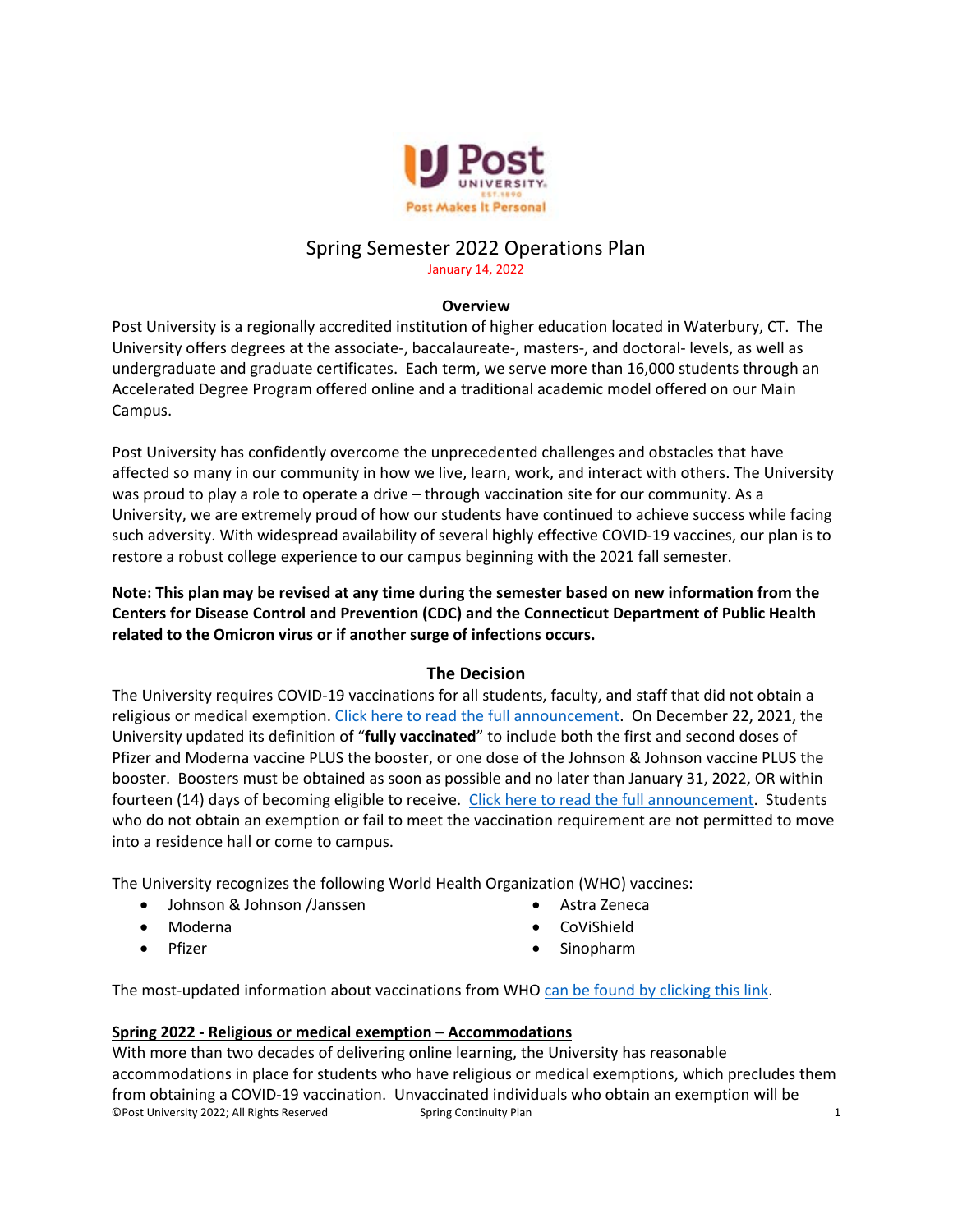subject to additional COVID-19 related requirements. Individuals will participate in their classes synchronously online, from a virtual location, with their fellow students and professor in the classroom. This virtual learning option has been in place since March of 2020. Additionally, students can connect with campus departments and participate in campus events via the Virtual Campus, as well as watch live-streamed athletic games.

Requests for exemptions for the semester are due by January 15, with each request reviewed on a caseby-case basis.

# **All Students -- Resident or Commuter -- Must Submit Proof of COVID-19 Vaccine Documentation, including booster vaccine. This applies to students in the University Pathways Programs.**

- Submit a copy of your COVID-19 vaccine documentation to Health Services. **Returning students**, if you received your booster vaccine, please email your updated vaccination status to Student Health Services [\(HealthServices@post.edu\)](mailto:HealthServices@post.edu). When submitting a photo (jpg) of your Vaccine Card, please make sure your name and date of birth is included in the body of your email to Health Services.
- **First Year or New Transfer Students** are required to submit their [Student Health Form,](https://post.edu/student-services/health-services/health-forms/) which includes your record of immunizations and COVID-19 vaccination status.

Here is a visual guide to [learn how students must update their vaccination status.](https://post.edu/wp-content/uploads/2022/01/COVID-Spring-22-Return-Guide-Jan-8.pdf)

# **Pre-Arrival To Campus: Testing -- Resident and Commuter Students**

Students are encouraged to obtain a Polymerase Chain Reaction (PCR) test before returning to campus. The University will accept at-home rapid test results for the pre-arrival testing requirement. Students who use a rapid test should take the test within 24-hours of arrival to campus. Ideally, a rapid test is administered just before the student gets in the car to leave for campus.

**International Student Arrival Quarantine:** International students will be required to quarantine following their arrival into the United States and must comply with all U.S. travel testing and arrival requirements for their country of origin at the time of travel. International students, who receive their vaccination after arriving in the United States, will need to quarantine for 14 days after receiving the vaccine, until it is deemed to be fully affective. However, fully vaccinated international students who have their vaccination record on file with Health Services will not need to quarantine.

## **Reporting Process for Pre-Arrival Test Results: Resident Students and Commuter Students**

- Prior to students' arrival on campus, they should upload their negative test result via the Post Mobile App, under the tile "*Upload Your COVID Test Results." Students:* Please write your name, date of birth and the date and time the test was performed and upload a photo of the results.
- If a **student has tested positive for COVID-19 during the holiday break** (Dec 17, 2021, until their arrival on campus), Student Health Services requires students to upload a copy of that positive test result. Please upload this result via the Post Mobile App.
- **In this Pre-Arrival Process, if a student's At Home Rapid Test or PCR test return a positive COVID-19 Test result, DO NOT come to campus. Please stay home and isolate for 10 days. Please submit your results. See first bullet for process**.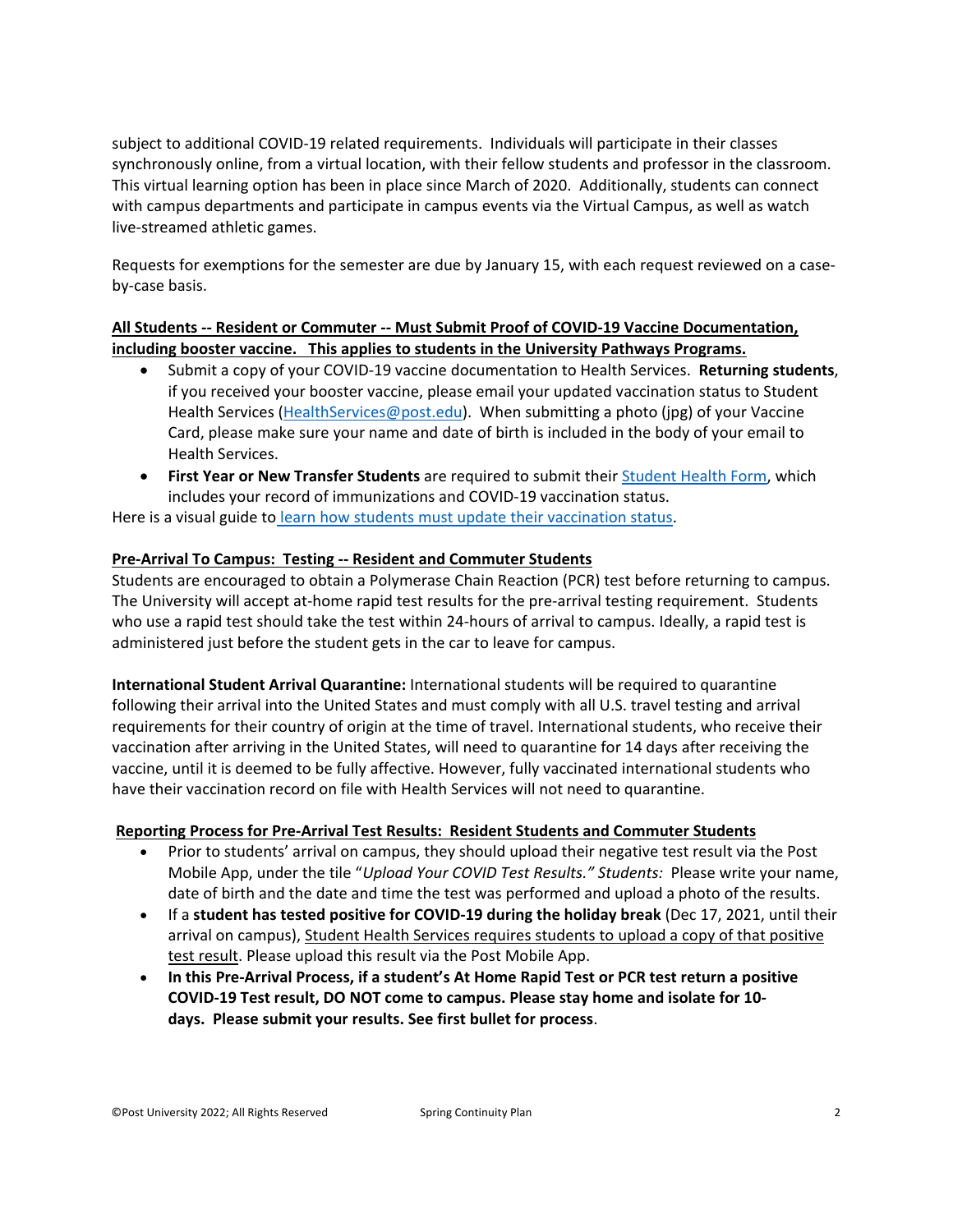**Second On-Campus Testing:** All students that did not take a pre-arrival PCR test will take a second COVID-19 rapid test when they get to campus and before their first class. Student Health Services will administer this test.

*Routine Testing*: All students will undergo routine testing throughout the semester**.**  Student who are unvaccinated with approved exemptions will be tested for COVID-19 twice a week. This testing will be coordinated with Student Health Services.

## **Post University will require all students and associates to wear masks in public spaces.**

• **Masks:** Effective January 3, 2022, face coverings must be worn at all times in any shared spaces. This includes inside all University buildings and classrooms, except Leever Dining Hall while eating/drinking or in the privacy of the associate's office or the student's own residence hall room. Face coverings are also required on campus for all outside guests, contractors, and vendors. The University will continue to monitor CDC and CT Department of Public Health guidance closely and decisions about ongoing mask rules may be revisited if conditions warrant. While we hope this mitigation measure is temporary, we want to ensure all individuals, regardless of vaccination status, remain healthy**.** 

# **Mask Requirements: Students and associates are expected to provide their own masks to ensure they have an ample clean supply.**

Indoor mask must meet the following criteria:

- Fits comfortably against the sides of the face and covers the nose, mouth, and chin
- Fastens securely with ties or ear loops
- [Surgical grade masks, N-95, KN95, or KF94](https://www.fda.gov/medical-devices/personal-protective-equipment-infection-control/n95-respirators-surgical-masks-face-masks-and-barrier-face-coverings) masks are preferred (multiple layers of fabric)

**The Centers for Disease Control and Prevention (CDC) recommends using surgical masks** in combination with cloth masks**. How to Double Mask: Wear the surgical mask and then the cloth mask on top of it.**

- **Daily Symptom Checking:** Monitoring for COVID-19 symptoms, flu-like symptoms, and other health related issues will continue in Spring 2022. Main campus students, on a daily basis, must use the Post Mobile App on their smart phone or access the tool through the web browser feature to report symptoms experienced. The Post Mobile App will also support contact tracing.
- **The Post Mobile App along with its Daily Pass will regularly be used in:**
	- Classes (Faculty will ask all students at the beginning of each class to hold up their devices to show their green "cleared" badge)
	- Drubner Center students attending a sporting event
	- Dining hall
	- Other on-campus events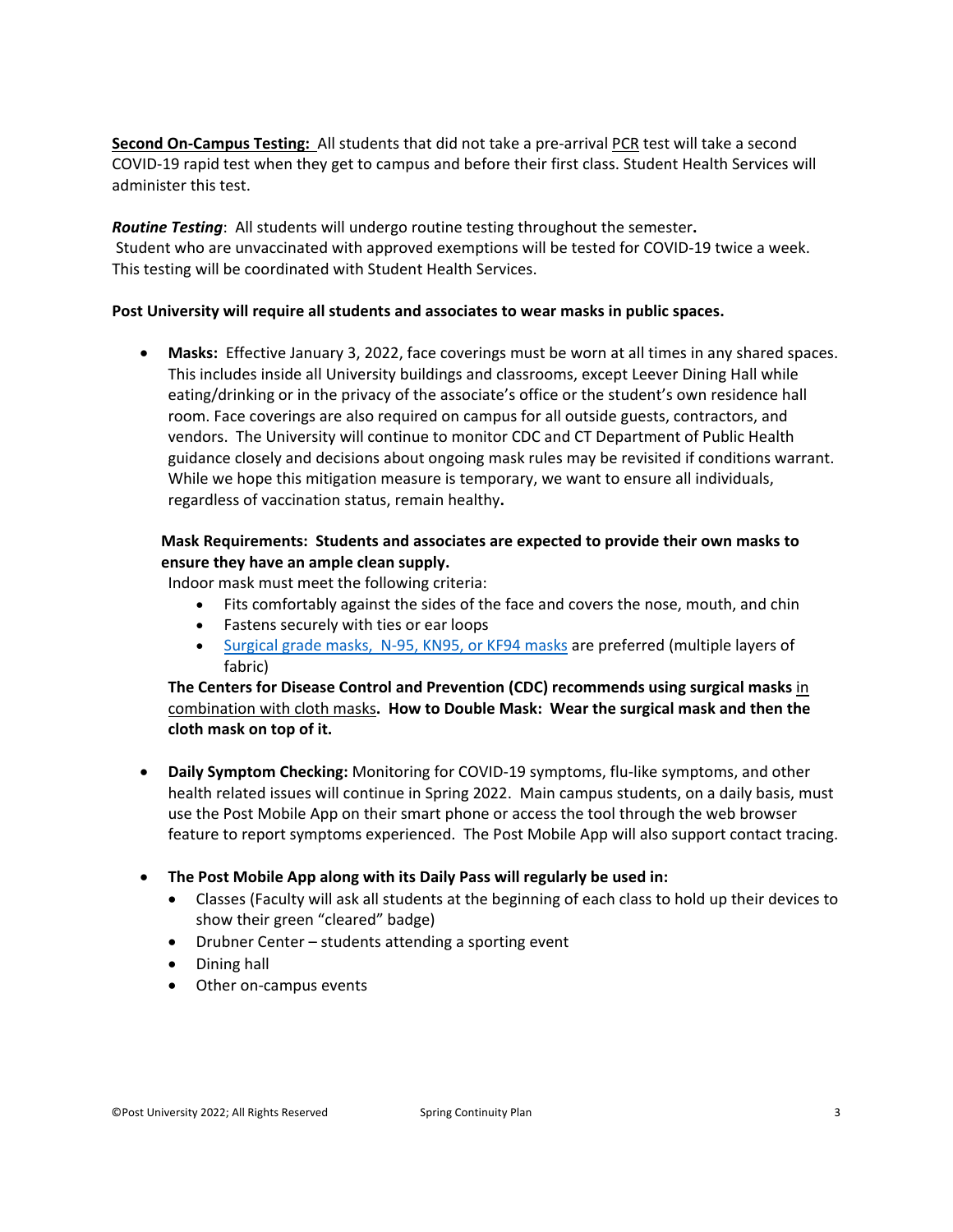- **Isolation and Quarantine**:
	- Any resident student who tests positive for COVID-19 and **lives within 100 miles of the University will be required to isolate** *away from campus for 10-days* **and attend classes virtually.**
	- Isolation space is available through Post University for the mandatory 10-day isolation period for resident students living *further than 100 miles* **from campus**.

If a fully vaccinated person is exposed to someone with COVID-19 they do not need to be tested unless they are experiencing COVID-19 symptoms. Any person who experiences COVID-19 symptoms should get a COVID-19 test. Refer to CDC's Interim Public Health Recommendations [for Fully Vaccinated People](https://www.cdc.gov/coronavirus/2019-ncov/vaccines/fully-vaccinated-guidance.html) for more information. Testing will be available through Student Health Services and our partner- Waterbury Health- for symptomatic testing if required.

# • **Public Space Use and Physical Distancing:**

- All students, associates, and visitors will be required to adhere to campus signage directing traffic flow, reinforcing social distancing rules and wearing a mask while on University property.
- Maximum Occupancy in Each Classroom: Each room will have signage prominently displayed highlighting the maximum number of occupants allowed, taking into consideration the proper social distancing guidelines.

## **Health Insurance Coverage**

**All main campus students, including New and Transfer,** in addition to proof of a COVID-19 vaccination, must provide proof of active, eligible health insurance coverage in order to waive the student health insurance plan. Submit documentation through the Post portal at [www.gallagherstudent.com/Post](http://www.gallagherstudent.com/Post)

## **Screening of Campus Community**

Students, Faculty, and Staff are required to perform daily health screenings for infectious illnesses, including COVID-19. Students, faculty, and associates with signs or symptoms of infectious illness are encouraged to stay home when sick and/or seek medical care. A [COVID-19 self-checker](https://www.cdc.gov/coronavirus/2019-ncov/symptoms-testing/coronavirus-self-checker.html) may be used to help decide when to seek COVID-19 testing or medical care. If symptom screening is conducted, ensure that symptom screening is done safely, respectfully, and in accordance with any applicable federal or state privacy and confidentiality laws.

## **Contact Tracing**

Post University will continue its collaboration with the City of Waterbury's Health Department in implementing [case investigation](https://www.cdc.gov/coronavirus/2019-ncov/downloads/php/COVID-19-Case-Investigation-workflow.pdf) and [contact tracing](https://www.cdc.gov/coronavirus/2019-ncov/downloads/php/COVID-19ContactTracingFlowChart.pdf) to effectively break the chain of transmission and prevent further spread of the virus in the Post setting and surrounding community. All COVID-19 case investigation and contact tracing will be done in coordination with state, and local public health authorities and in accordance with local requirements and guidance. Post will support investigation and contact tracing detailed in [CDC's Guidance for Case Investigation and Contact Tracing in IHEs.](https://www.cdc.gov/coronavirus/2019-ncov/community/schools-childcare/contact-tracing.html?CDC_AA_refVal=https%3A%2F%2Fwww.cdc.gov%2Fcoronavirus%2F2019-ncov%2Fcommunity%2Fcolleges-universities%2Fcontact-tracing.html)

## *What Can Students, Associate, and Faculty Expect from Contact Tracing?*

Students, associates, and faculty who test positive, during screening or other testing, will be contacted by Student Health Services and/or the Waterbury's Health Department. They will be asked for assistance in identifying others with whom they may have had close contact so these individuals may be contacted

©Post University 2022; All Rights Reserved Spring Continuity Plan 4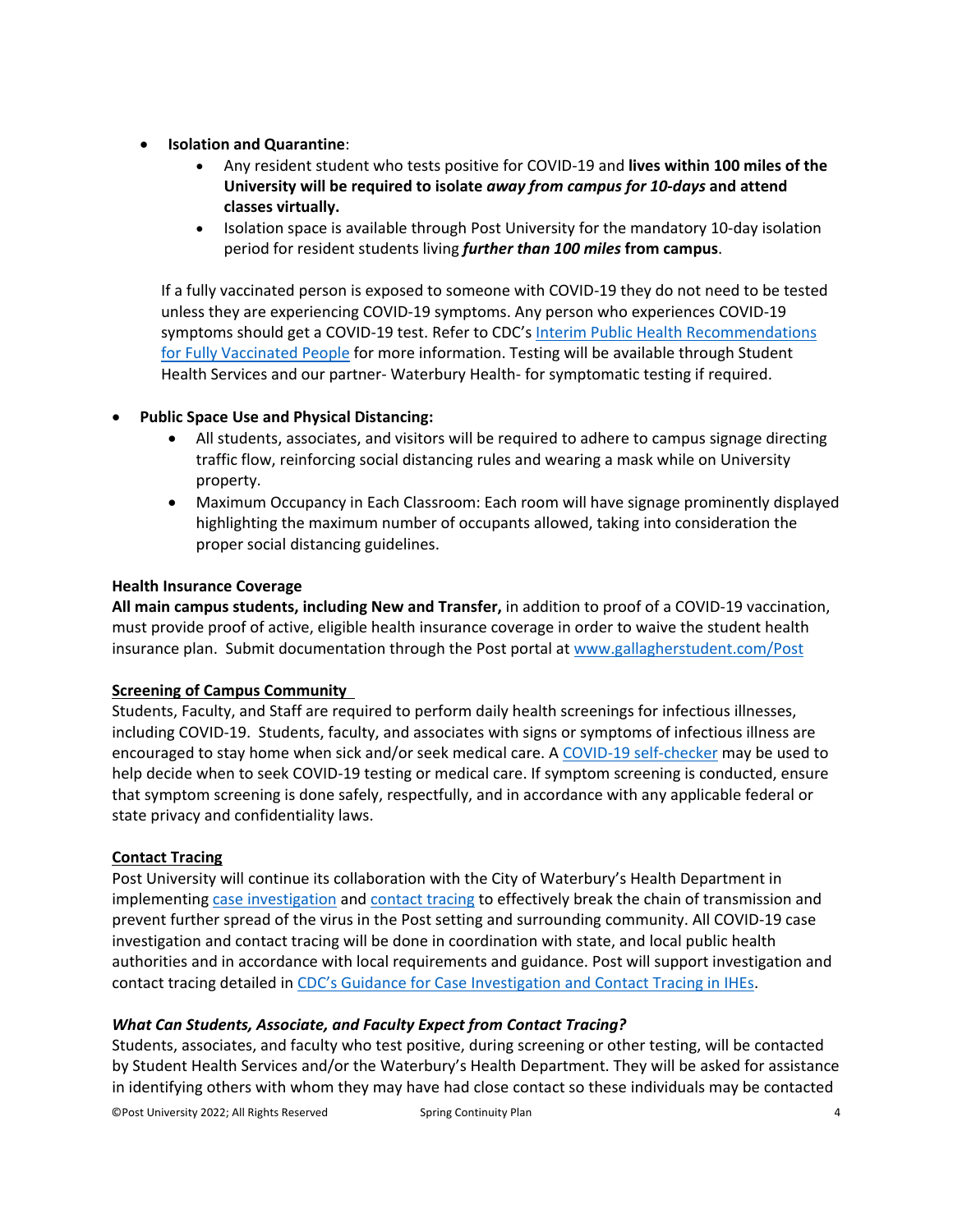and advised to take the proper precautions to help stop the spread of the virus. The positive individual and everyone with whom they have come in contact will be asked to participate in the State's [ContaCT](https://portal.ct.gov/Coronavirus/ContaCT)  [Program](https://portal.ct.gov/Coronavirus/ContaCT)

## **Academics**

Classrooms**:** Each room will have limited occupancy, generally using the six (6) foot social distancing rule, subject to change as conditions warrant. This is the link to the 2022 academic calendar for Main Campus

Main Campus undergraduate and graduate Spring 2022 students will have the option of attending their courses in-person or virtually. Only vaccinated students may attend class in person on campus. Students are required to scan into classrooms using their Mobile App and show their 'green' pass to instructors.

Undergraduate courses will offered be in a 16-week semester and graduate courses will be offered as 8 week courses in alignment with Terms 4 and 5. All Main Campus classes will meet during regularly scheduled time blocks, as defined by the Registrar's Office. Students attending virtually will join the inperson class session using a web conferencing platform. Attendance of both in-person and virtual students will be documented by the instructor in the Faculty Portal based on student attendance during each class period.

In all cases, High School Academy (HSA) students' home high schools have determined that their students will take Spring 2022 classes virtually. University Pathways Program (UPP) students will attend classes in person, and are subject to the student requirements outlined in this document. No hybrid site courses are running in the Spring 2022.

#### **Lab and Studio Courses**

Main Campus science laboratory will make use of online virtual activities to ensure continuity of learning for students who will not be on campus. Art studio courses are limited to students who will be on campus. Remote students interested in art studio courses are invited to participate virtually in other art and liberal arts courses

#### **Internship and Practicum Courses**

Practicum courses in Human Services, Early Childhood Education, and Child Studies will be handled using the same modified process as the Fall 2021 semester, as required. Internship courses that are not required for the major may be modified by the Program Chair and instructor into Independent Study experiences. Any needed modification of Internship and Practicum courses will be addressed with each individual student.

#### **Travel Restriction**

Extra-curricular travel will be reviewed by the Provost and Vice President for Main Campus before it is approved for the Spring Semester. Post-sanctioned international travel associated with course work has been cancelled.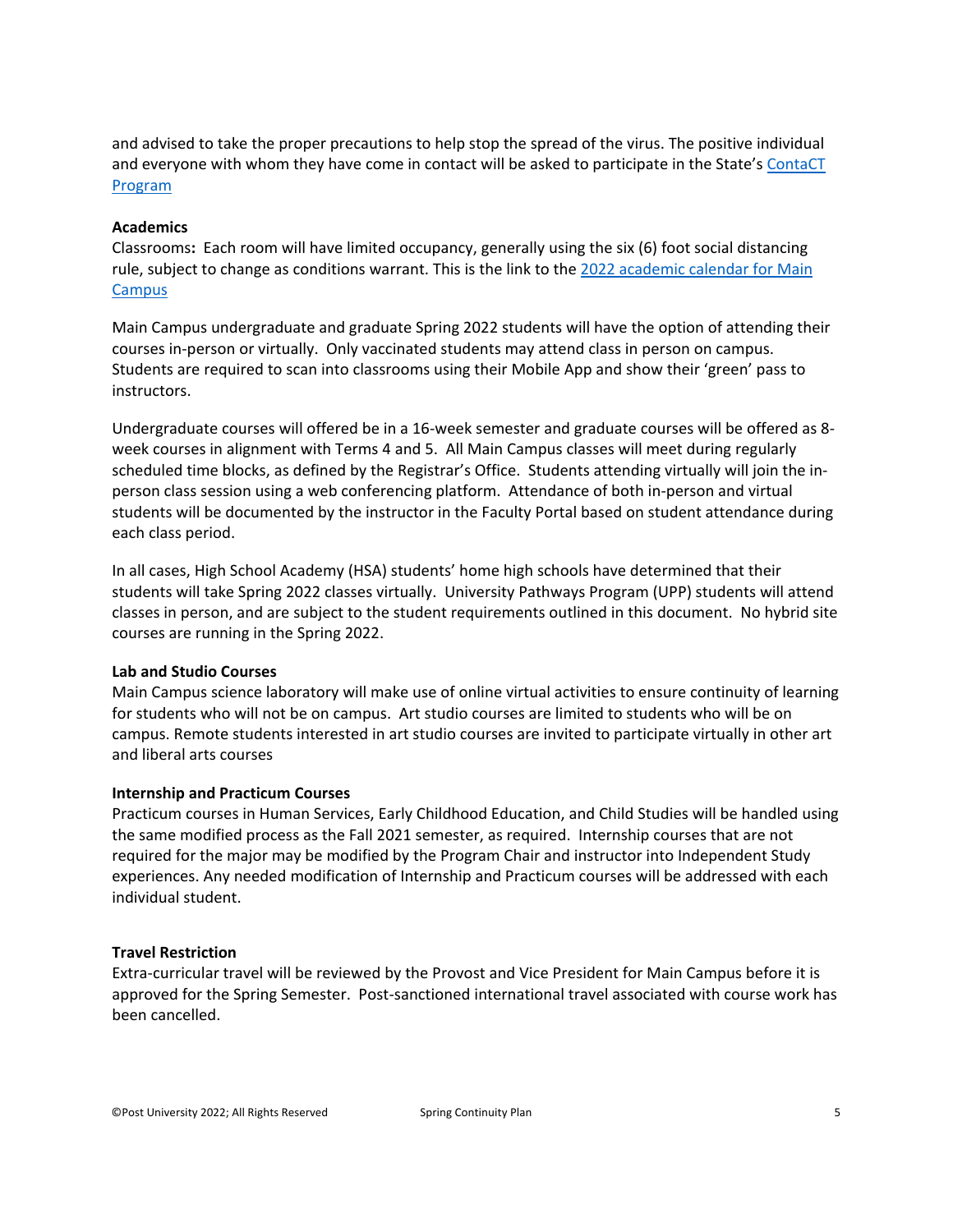## **Academic Policy**

Post University's Main Campus Attendance Policy has been modified with a Spring 2022 addendum. The purpose of this addendum is to ensure students are attending class in a meaningful way that supports their learning. The italicized addendum below and the full Attendance Policy can be found in the University Catalog.

*Spring semester 2022, Post University will offer classes to main campus students in two modalities, remote and in-person. Students must choose their learning modality by the end of the add/drop period. The following standards apply to the Spring 2022 semester Attendance Policy:*

- *Remote students' faces must be fully visible on video for the duration of the class meeting in order for them to count as in attendance. An exemption process will be available at the start of the semester.*
- *In-person students will continue to use the Student Tracker on the Post Mobile App to document daily symptom checks and keep apprised of their COVID exposure status. In-person students with a red pass on their tracker are not permitted to attend class in person. Students with a red pass may attend class remotely for no longer than one calendar week without checking in with the Health Center. Students who must attend remotely longer than one week must provide their instructor with documentation. If documentation is not provided, each subsequent missed inperson class meeting is considered an unexcused absence.*

Students can request an exemption from using their camera when attending class remotely as part of the Spring Semester Main Campus Agreement in the Student Portal. Instructors will walk students through this agreement on the first day of class. The Health Center will inform the Assistant Provost about any in-person students who are approved to attend remotely for longer than one week. The Assistant Provost will share this information with the appropriate instructors.

## **Student Services**

All Campus Offices will be staffed during normal business hours to meet in-person or virtually via the Virtual Campus to assist students. This includes**:**

- **The Health Services Office Counseling Center**
- **Office of Title IX and Disability Coordinator**
- **Academic Advising**
- **The Center for Academic Success.**
- **Center for Career and Professional Development**
- **International Student Services**
- **Admissions**
- **University Library**
- **The Student Financial Services**
- **The Campus Store.**
- **Technology Support**
- **Transportation (Shuttle Van)**
- **Athletics Department**

**All Students -- First Year, Transfer and Returning students should read the University Student Handbook**. The book is comprised of policies, resources, and information that will serve students from first year until graduation. [Please follow this link to the Handbook](https://post.edu/student-services/student-affairs/student-handbook/) **Residence Halls:** Housing has returned to pre-COVID occupancy rates**.**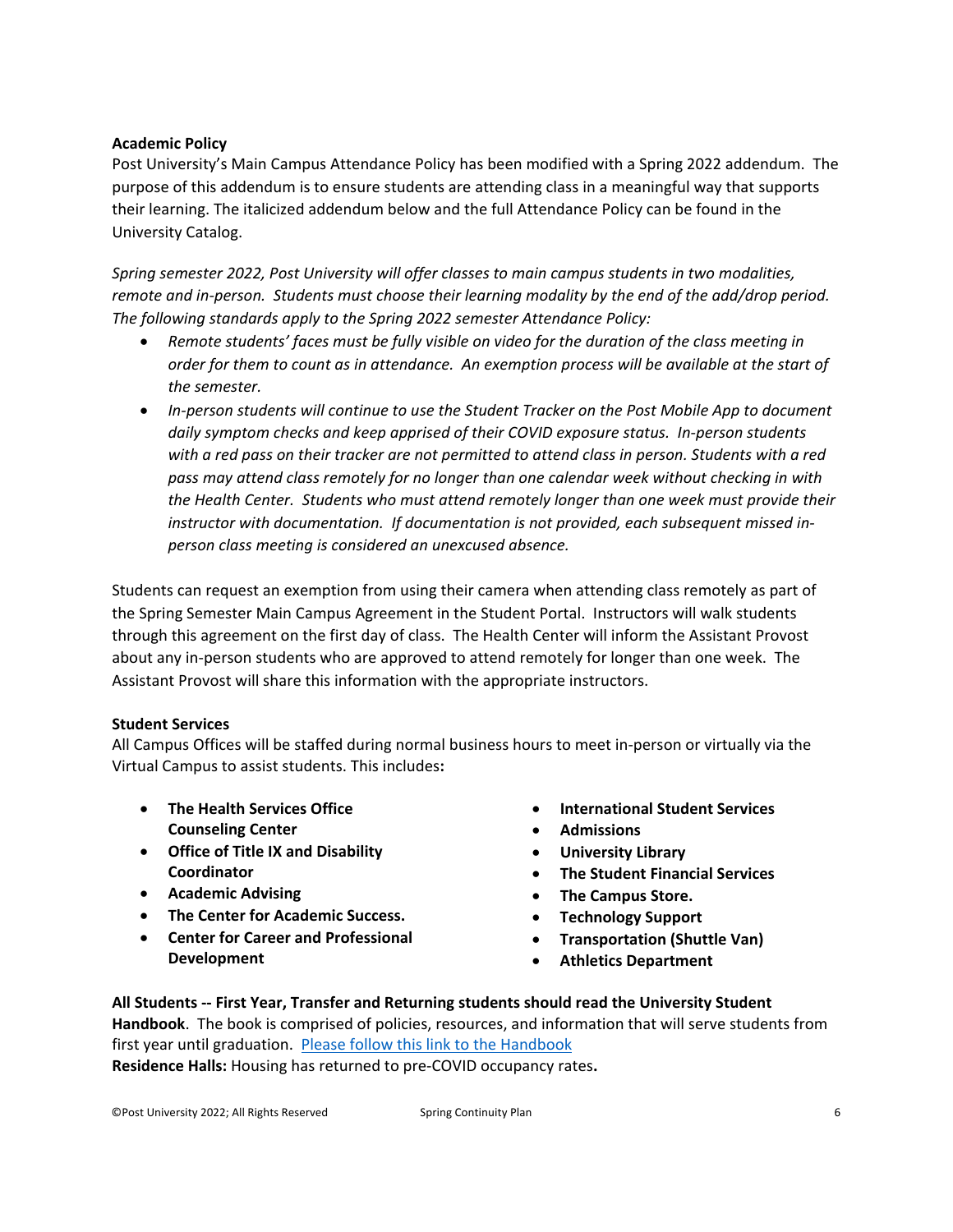## *Visitors to Campus:*

Visitor Guest Policy: Residence Halls

• **No outside guest visitors in residence hall rooms. Only vaccinated Post resident and commuter students permitted as guests in the Residence Halls.** Overnight stays are limited to no more than two (2) consecutive nights and no more than three (3) nights in any week

## **Visitors to Administrative Offices or Campus Buildings**

Visitors and guests will be allowed **on campus and in Post Downtown.** Associates expecting a visitor must inform Campus Safety. Associates is responsible for ensuring that visitor wears a mask regardless of vaccination status and follow social distance protocols. Expected visitors must register with Campus Safety at the South Gate. Visitor to Post Downtown must register with Campus Safety at the Front Desk. Vendors from companies who regularly service the campus will be permitted on campus without prior notice or approval. Vendors must register with Campus Safety at the South Gate.

## **Campus Safety**

The Campus Safety Department is continuing its mission to enhance the educational and work experience of students by promoting and providing a safe and secure environment. As we navigate the changing environment that is COVID-19 response, Campus Safety will remain flexible and ready to meet student and University needs as they develop.

Campus Safety remains in contact with the Student Awareness Team and continues to respond to all Student in Distress reports. When necessary, Campus Safety contacts support services in a distressed student's local area to assist in a coordinated response to their needs.

Safety Officers are given training on COVID-19 response issues to include proper use of personal protective equipment and best practices in responding to incidents to not only reduce their possible exposure to an infectious person, but also to reduce the risk of exposure to those in the area. Safety Officers will be able to identify situations where current social distancing guidelines need to be enforced and work with Facilities to ensure hand-sanitizing stations, social distancing barriers, and any other measures installed on campus are maintained. They will also enforce the no-visitor policy and ensure that anyone coming onto the main campus by invitation has (1) permission to visit and (2) fully understands our expectations around personal protective equipment (PPE) and social distancing.

**On Campus Dining: The Dining Hall in the Leever Center** will operate at limited capacity under Tier 1 guidelines (See below). Chartwells, Post University's food service provider, has identified three serving models that progressively restrict service options for prepared meals that are available for pickup and take away, as conditions warrant. The options are:

- Tier 1: All service lines open, but flatware and dinnerware are disposable
- Tier 2: Dining room access is restricted, limited beverage service, flatware and dinnerware are disposable.

• Tier 3: All menu items are pre-packaged and to-go only. To reduce crowds in the cafeteria and support social distancing between teams, student athletes will eat with their team during a defined time block for each meal.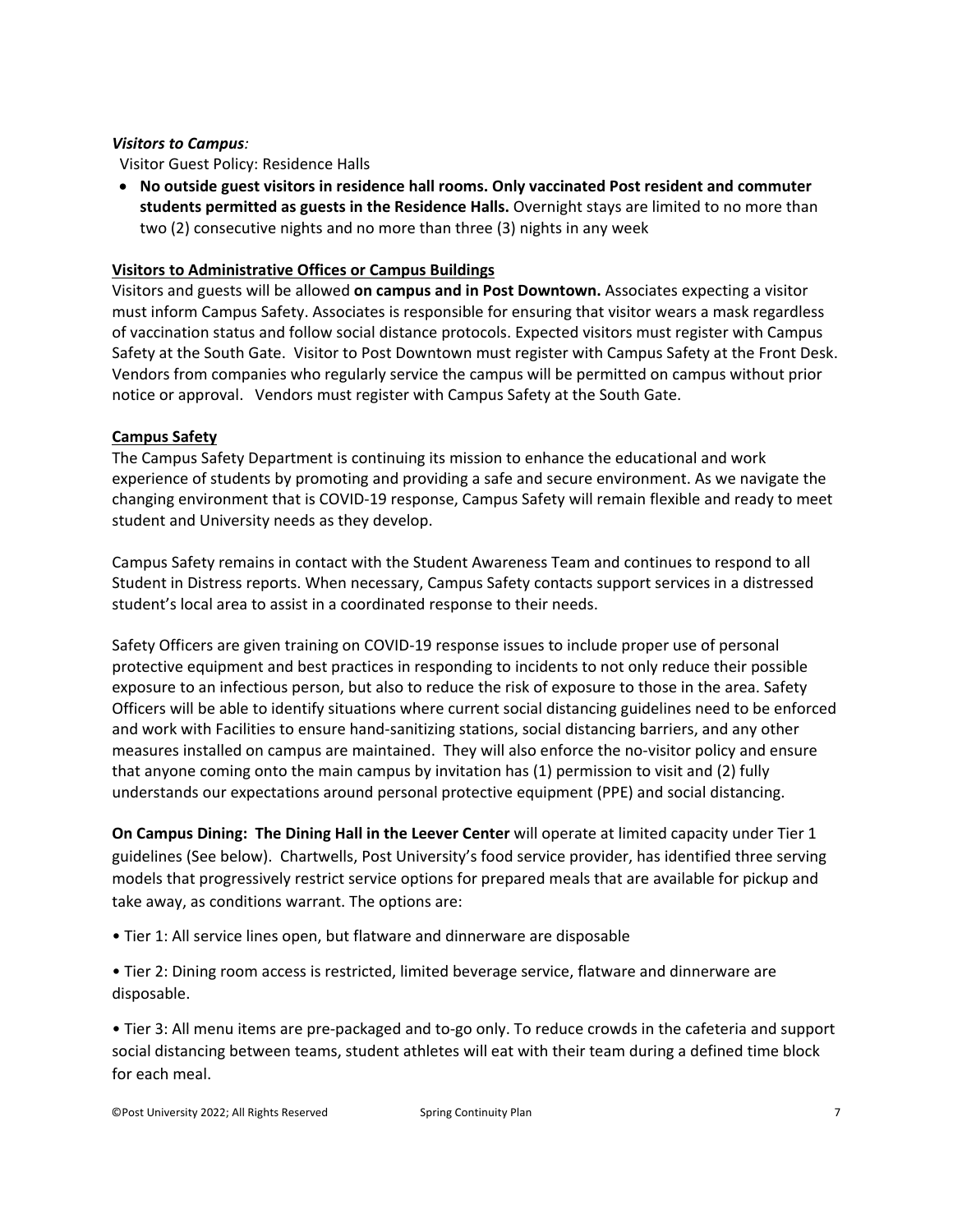In addition,

- Plexiglass shields will be located at all service and associate interaction points.
- Social distancing guides will be located within the server and dining areas.
- Traffic flow management will focus on one-way, as much as possible.
- All associates will change gloves and wash hands every 15 minutes.
- Stations will be cleaned, and utensils changed every 30 minutes.
- Porters in seating area will clean all high-touch surfaces, chairs, and tables.
- Hand sanitizer will be placed at all entrances.
- Chairs and tables disinfected at the end of each day, or when the dining hall is closed.

**Facilities:** Safety measures put in place across the campus during the Spring 2021 semester will remain in effect.

- Hands-free /automated paper towel and soap dispensers, faucets, and flush mechanisms.
- Plexiglass dividers are in place between communal restroom fixtures
- Directional and procedural signage are located throughout buildings to promote social distancing, and other safety procedures
- Hand sanitizer dispensers are located at entrances and in high traffic areas throughout buildings
- Disinfecting wipes are located throughout buildings in high traffic areas

Post's maintenance partner will fully disinfect buildings on a weekly basis and as needed. Communal restrooms will be cleaned and disinfected four times per day. High touch areas, including handrails, elevator buttons, and doorknobs, will be wiped down and disinfected on a continual basis throughout the day. The Post Facilities department also has the ability to disinfect large areas, including entire floors on an immediate basis, should the need arise.

## **Relationship with Public Health Department and Area Hospitals**

The University is maintaining a standing COVID-19 Response Team comprised of leadership and other vital operations representatives. This team also maintains a close relationship with Waterbury's Emergency Management Team who are tasked with the unified City response to the COVID-19 pandemic. Post maintains this partnership with City leaders to ensure a cohesive and mutually supportive approach to our actions. Post team members are consulting with the following agencies:

- Waterbury's Emergency Operations Management
- Office of the Mayor, Waterbury
- Waterbury Department of Public Health
- Waterbury Hospital
- Saint Mary's Hospital/Trinity Healthcare
- American Medical Response
- Trinity Ambulance Service
- Waterbury Department of Education

## **Athletic Facilities**

## *Drubner Athletic Center*

©Post University 2022; All Rights Reserved Spring Continuity Plan 8 Upon entering the Drubner Athletic Center, visitors will view the policies & procedures along with safety instructions for the building. All visitors, including visiting teams, and spectators will be required to be fully vaccinated or have a negative COVID-19 test within 24 hours of entrance to the building; in addition, all individuals must always wear masks while in Drubner. Hand sanitizing stations are available